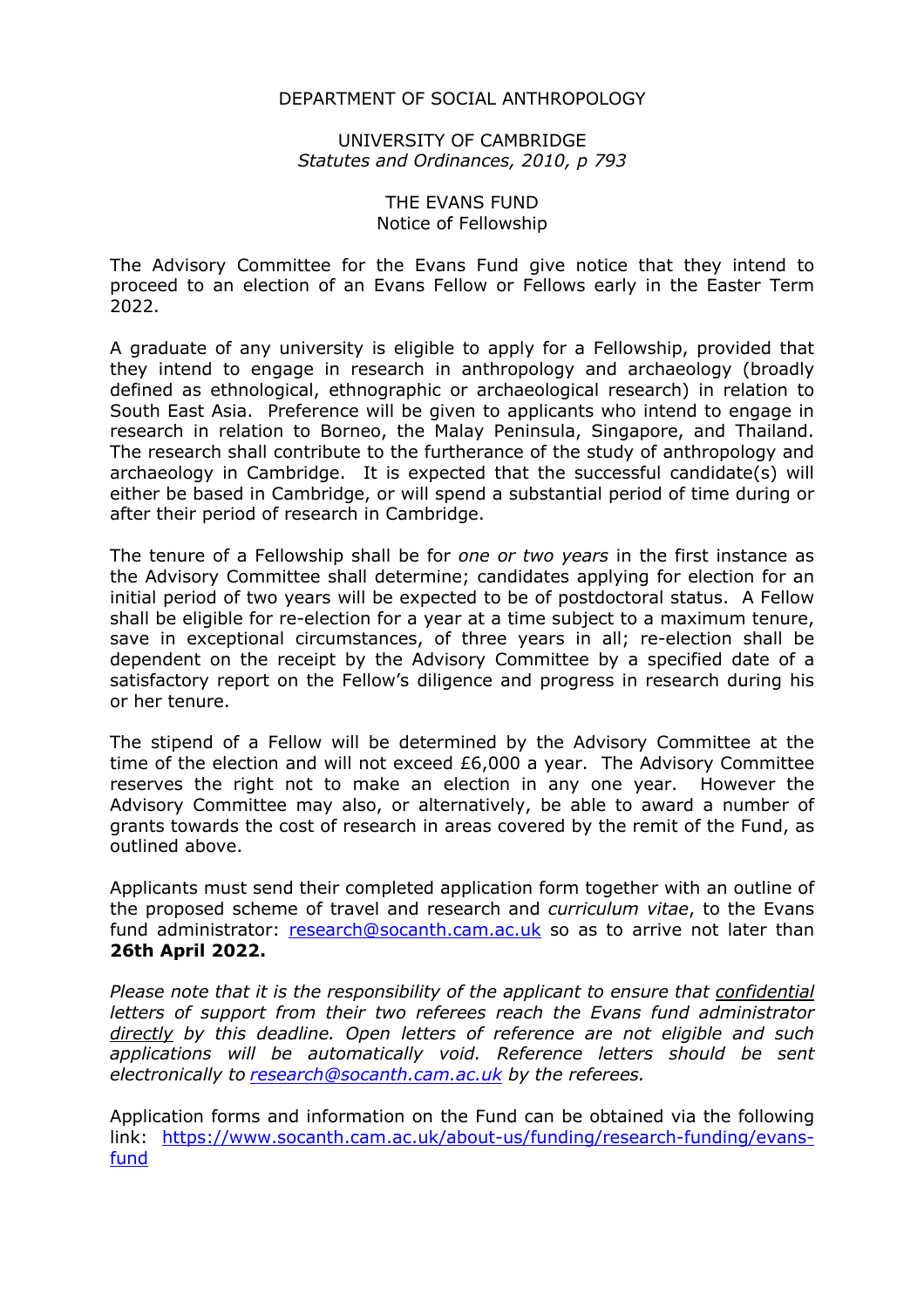## **UNIVERSITY OF CAMBRIDGE**

## **EVANS FELLOWSHIPS**

# (See Ordinances of the University of Cambridge 2010 p. 793)

| 1) Title (Prof, Dr, Ms, Mr) and Full name of applicant:                                                                                                                   |                                                                                 |  |  |  |  |  |  |
|---------------------------------------------------------------------------------------------------------------------------------------------------------------------------|---------------------------------------------------------------------------------|--|--|--|--|--|--|
| Address for correspondence:                                                                                                                                               |                                                                                 |  |  |  |  |  |  |
|                                                                                                                                                                           |                                                                                 |  |  |  |  |  |  |
| Email:                                                                                                                                                                    |                                                                                 |  |  |  |  |  |  |
| 2) Date of birth:                                                                                                                                                         | 3) Nationality:                                                                 |  |  |  |  |  |  |
| 3) Career Status: Please fill in as appropriate:<br>a) Graduate Students:                                                                                                 |                                                                                 |  |  |  |  |  |  |
| obtained.                                                                                                                                                                 | (i) Details of present University status and degree results (including classes) |  |  |  |  |  |  |
|                                                                                                                                                                           |                                                                                 |  |  |  |  |  |  |
| (ii) Degree or qualification for which you are registered, date from which<br>registered, and title of your research project. If different, provide title<br>of your PhD. |                                                                                 |  |  |  |  |  |  |
| (iii)<br>Is the project for which Evans support is sought part of the research for<br>your PhD?                                                                           |                                                                                 |  |  |  |  |  |  |
| Please attach CV and publications list.<br>(iv)                                                                                                                           |                                                                                 |  |  |  |  |  |  |
| Status continued                                                                                                                                                          |                                                                                 |  |  |  |  |  |  |
| 3b) Postdoctoral and other senior-level applicants, including members of<br>University staff:                                                                             |                                                                                 |  |  |  |  |  |  |
| (i) Current position (please attach CV).                                                                                                                                  |                                                                                 |  |  |  |  |  |  |
|                                                                                                                                                                           |                                                                                 |  |  |  |  |  |  |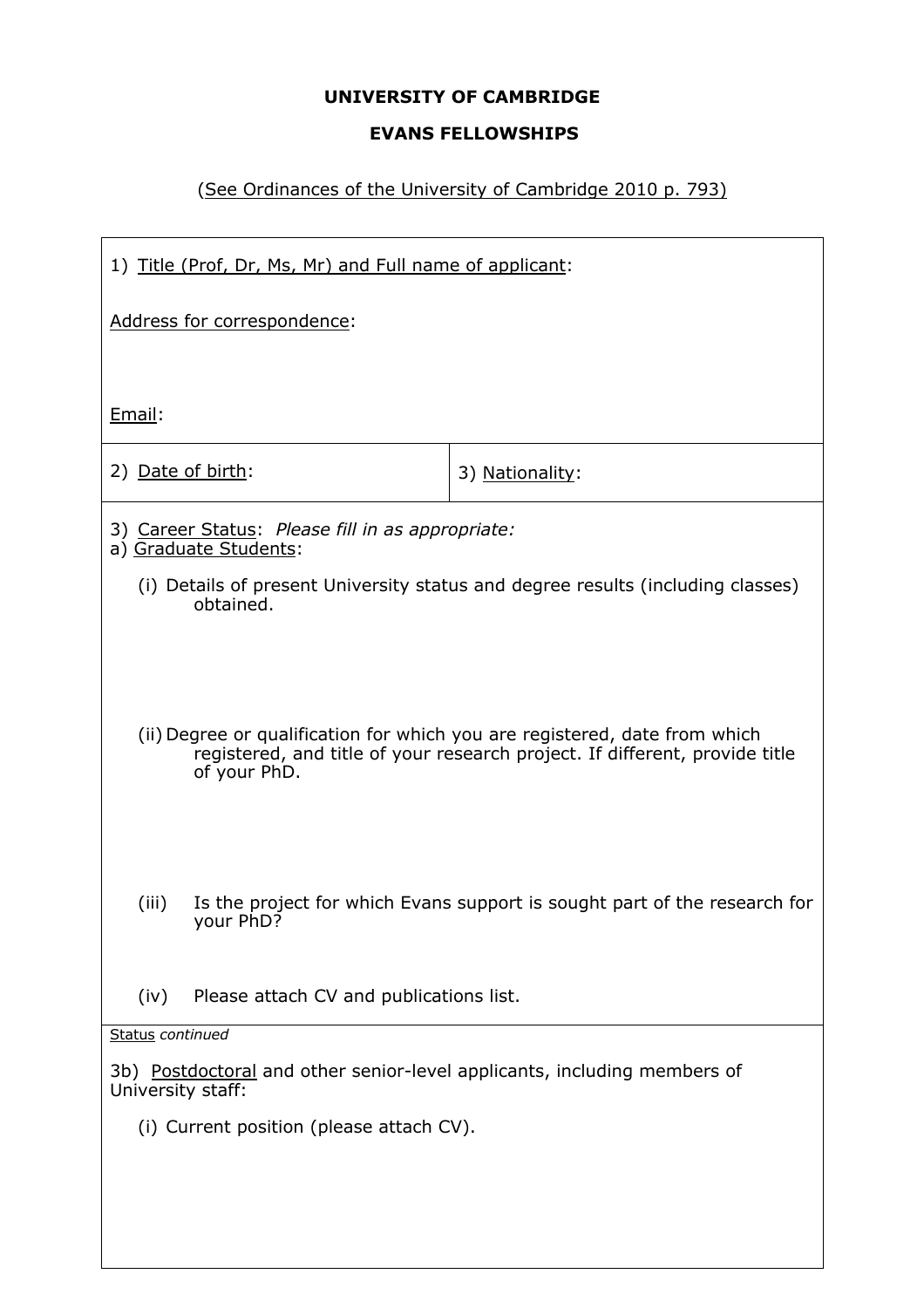| 3)b) continued<br>Professional and academic qualification<br>(ii)<br>(University, PhD, other academic and vocational qualifications)                                                                                                                                                                                                                                                                                                                                        |
|-----------------------------------------------------------------------------------------------------------------------------------------------------------------------------------------------------------------------------------------------------------------------------------------------------------------------------------------------------------------------------------------------------------------------------------------------------------------------------|
|                                                                                                                                                                                                                                                                                                                                                                                                                                                                             |
| 4) Sources of financial support for the research currently being undertaken or<br>proposed.                                                                                                                                                                                                                                                                                                                                                                                 |
| Have you applied for financial support for this research from any other<br>funding body? (Please provide details of your funding circumstances, as<br>relevant.)                                                                                                                                                                                                                                                                                                            |
| *Please note: The Advisory Committee of the Evans Fund have limited funds at their<br>disposal. On occasion they award not only Fellowships (with up to $E(0,000 p.a.)$ but also<br>smaller grants to supplement other awards. The Committee need to be assured that any<br>project they support will be fully viable from a financial point of view. Candidates have<br>everything to gain by complete frankness as to all their possible sources of financial<br>support. |
| 5) The project:<br>(i) Short title of proposed project:                                                                                                                                                                                                                                                                                                                                                                                                                     |
| (ii) General field (ie Prehistoric Archaeology, Social Anthropology etc):                                                                                                                                                                                                                                                                                                                                                                                                   |
| (iii) Geographic area within those specified by the Ordinance where the<br>research is to be carried out:                                                                                                                                                                                                                                                                                                                                                                   |
| (iv) Please attach a separate sheet indicating in detail the proposed research<br>or fieldwork aims and timetable, itinerary, research methods, and your<br>assessment of the value and significance of the research. Indicate details of<br>how your results will be disseminated, eg by PhD or other publication.<br>Proposal statement should not exceed 1,500 words.                                                                                                    |

*continued*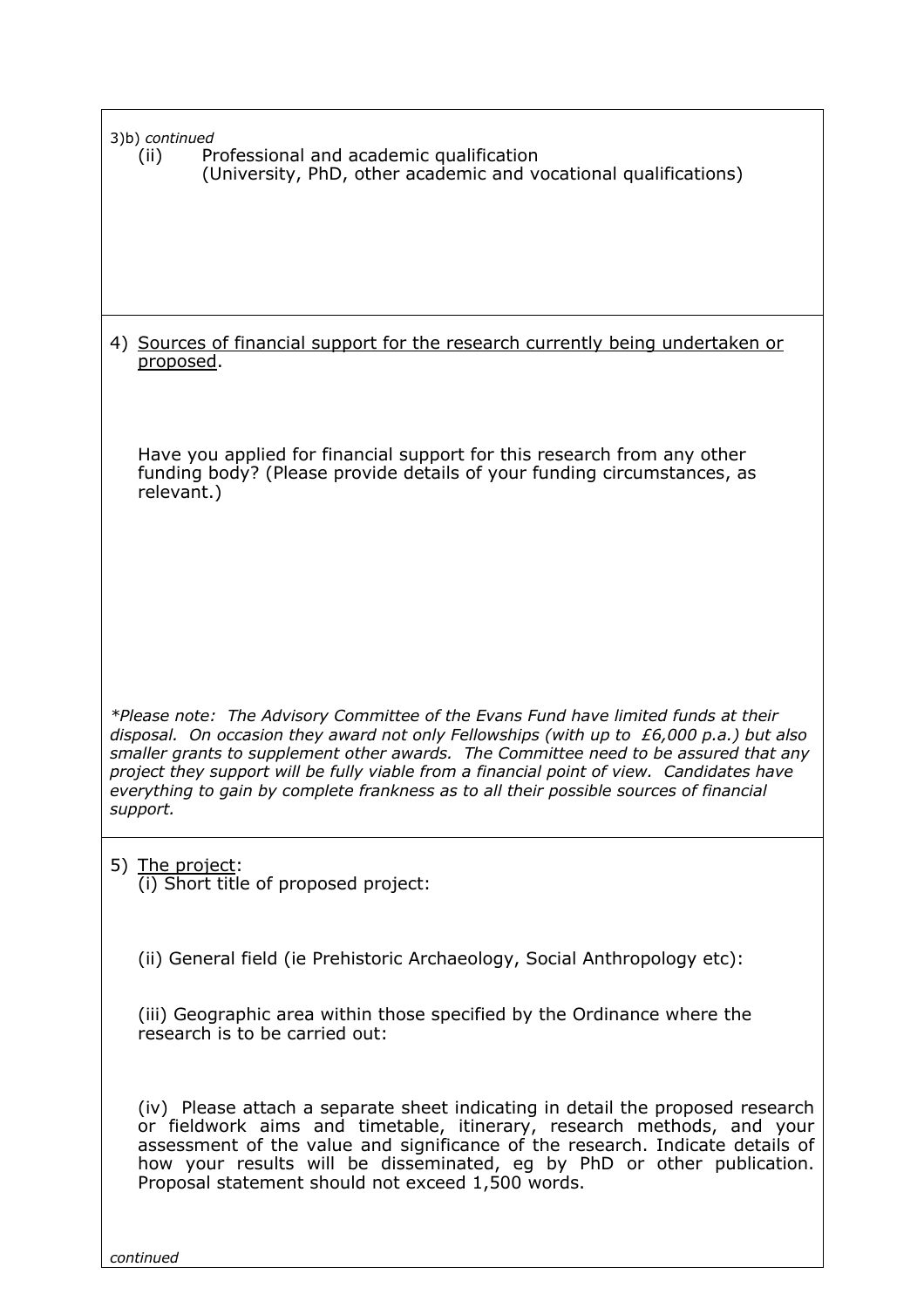| in Cambridge?                                                                                                                                                                                                                                                                                                                                                                                         | (v) Benefit to Cambridge (additional to 5 (iv)): In what specific ways will your<br>work contribute to the study of South-East Asian archaeology or anthropology |  |  |  |  |  |  |  |
|-------------------------------------------------------------------------------------------------------------------------------------------------------------------------------------------------------------------------------------------------------------------------------------------------------------------------------------------------------------------------------------------------------|------------------------------------------------------------------------------------------------------------------------------------------------------------------|--|--|--|--|--|--|--|
| Intended departure date:<br>Day/month/year                                                                                                                                                                                                                                                                                                                                                            | Intended return date:<br>Day/month/year                                                                                                                          |  |  |  |  |  |  |  |
| 6) Previous relevant experience:                                                                                                                                                                                                                                                                                                                                                                      |                                                                                                                                                                  |  |  |  |  |  |  |  |
|                                                                                                                                                                                                                                                                                                                                                                                                       |                                                                                                                                                                  |  |  |  |  |  |  |  |
| 7) On a separate sheet, set out your budget for the total amount required for<br>proposed research, giving details of estimated expenditure broken down into<br>separate elements. Include, if appropriate:<br>(a) Expenditure to be incurred in your home country (or equivalent):<br>Subsistence and lodgings. Provide dates and rate on a per diem<br>(i)<br>basis.<br>University fees etc<br>(ii) |                                                                                                                                                                  |  |  |  |  |  |  |  |
| mode of travel and estimated fares.)                                                                                                                                                                                                                                                                                                                                                                  | (b) Travel from home to research field and return. (Provide proposed dates,                                                                                      |  |  |  |  |  |  |  |
| (c) Local travel in fieldwork area. (Provide as many details as possible,<br>including those regarding purchase and resale of motor vehicles etc.)                                                                                                                                                                                                                                                    |                                                                                                                                                                  |  |  |  |  |  |  |  |

(d) Subsistence in fieldwork area. (Estimate on per diem basis in local currency and convert to sterling.)

(e) Special local expenditure, eg research assistants. (Provide as much detail as possible.)

(f) Other expenditure, eg special equipment etc. (Provide fullest possible details with estimates of costs itemised individually.)

Total expenditure in sterling envisaged under sub-headings  $a - f$ :  $E$ 

|  | 8) Total estimated income for this fieldwork from sources *other than the Evans |  |  |  |  |  |
|--|---------------------------------------------------------------------------------|--|--|--|--|--|
|  | Fund, including details of:                                                     |  |  |  |  |  |

- a) grants received or promised from other sources (provide all sources and amount for each source)
- b) applications for support to which no answer has yet been received (specify in each case the award, the amount requested and the date when the outcome is expected)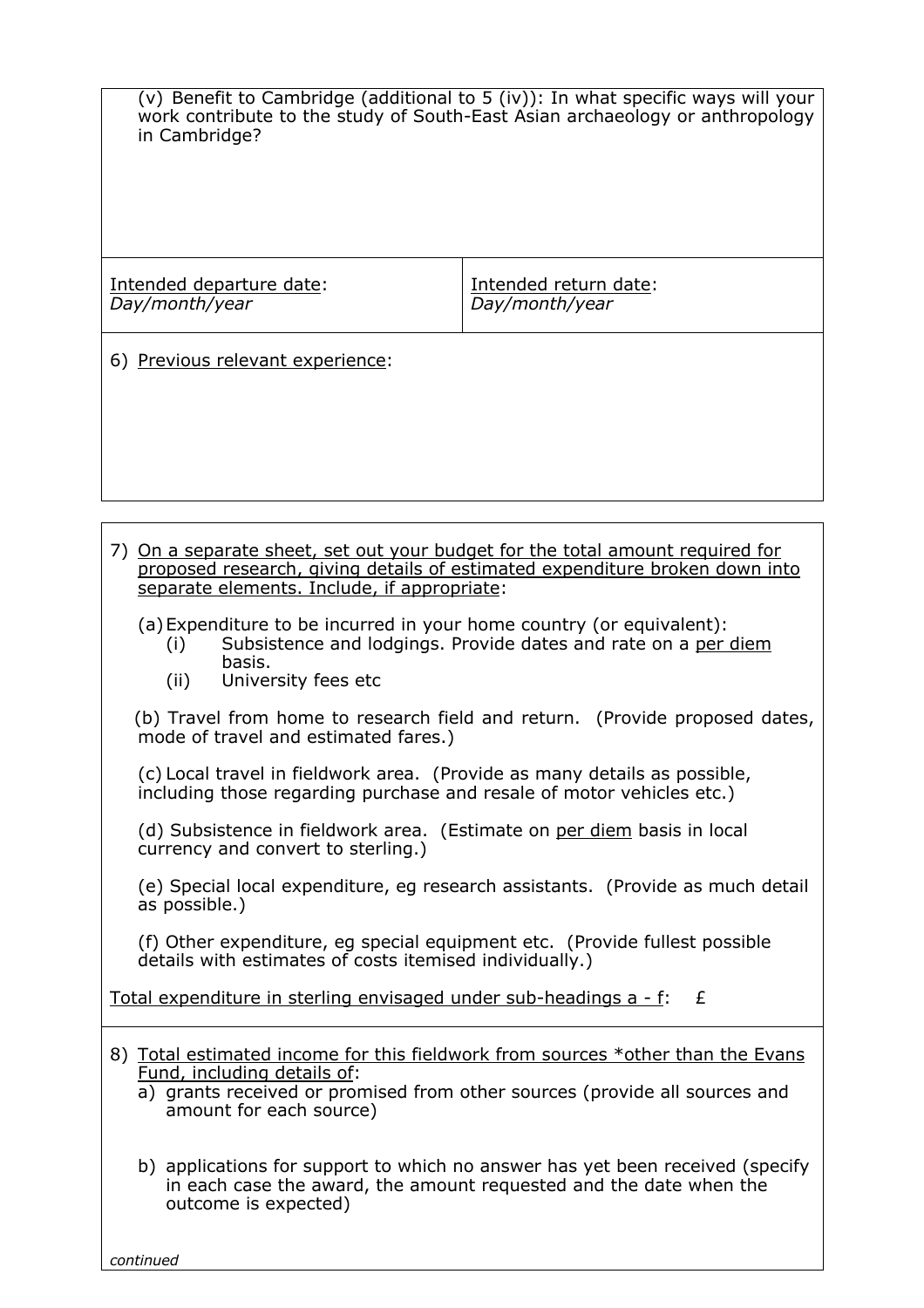8)

*NB. Please notify the Secretary of the Advisory Committee immediately if you obtain a grant from another source or if there is any material change in the plans outlined in the above application.*

9) Grant requested from Evans Fund: a) Total amount still required: £

> b) Total amount asked for as a grant from the Evans Advisory Committee: £

c) Minimum grant you would accept and still go ahead with your general plan: £

| 10) |  | Details and dates of any grants previously received from the Evans Fund. |
|-----|--|--------------------------------------------------------------------------|
|     |  |                                                                          |

*11)* Referees\*\*: *(please provide name, postal and email address for each referee; please note that it is the applicant's responsibility to ensure that two confidential letters of reference are sent directly by the referees to the fund administrator [*research@socanth.cam.ac.uk*] by the application deadline.)* Two confidential references are required from all applicants other than Cambridge University academic staff (see 11c). Graduate students: one reference must be your research supervisor. If your research is not being conducted under the auspices of a university department, name an individual of academic standing who can be consulted about the merits of your work.

a) First referee:

b) An additional referee (other than the supervisor) who can vouch for such an award. This referee need not necessarily be familiar with the details of your research project:

c) Reference for Cambridge University academic staff:

 *Please provide a letter of support from Head of Department/Division or from another suitable Faculty Officer.*

Statement in support of this application (on separate sheet if preferred)